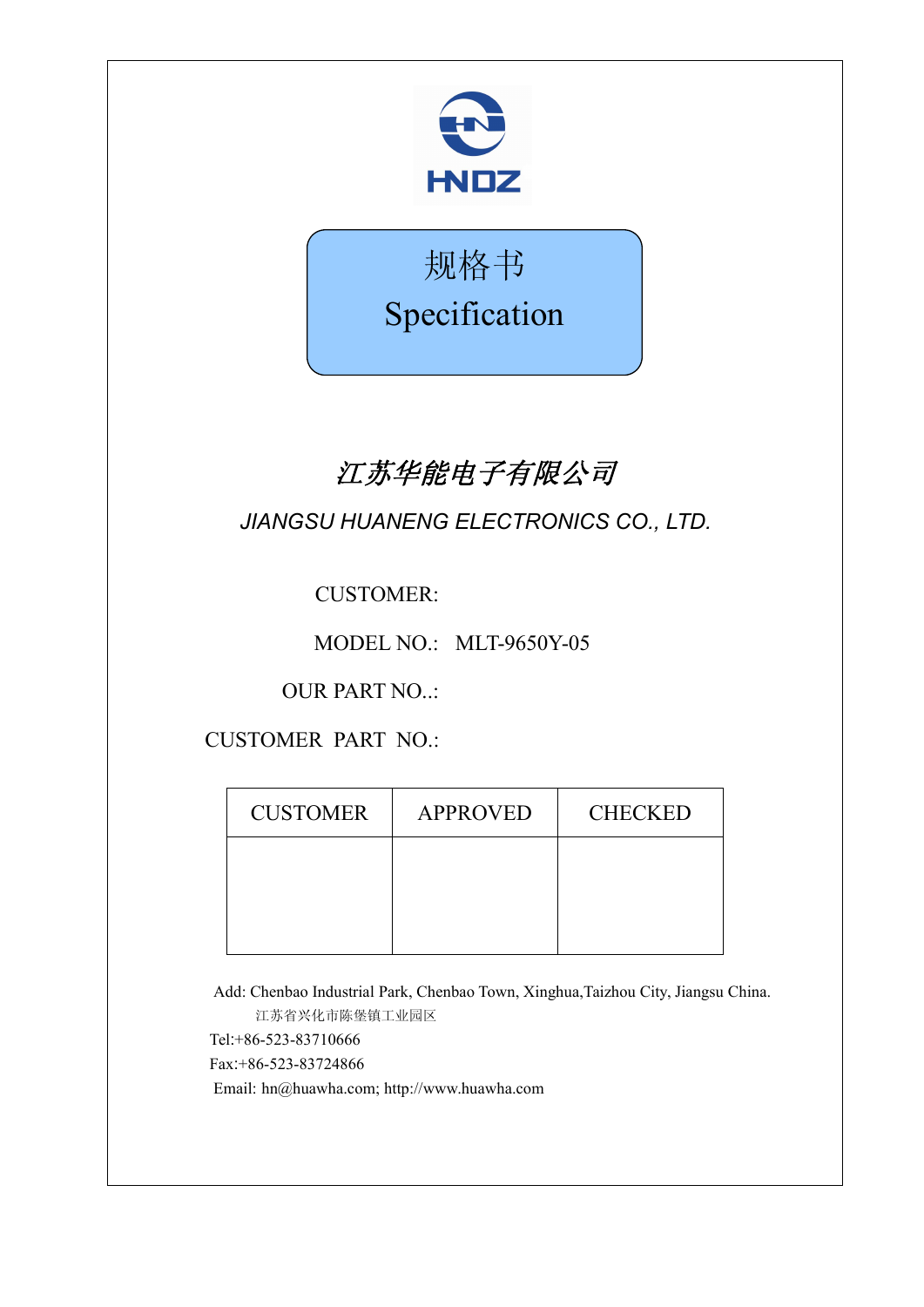

江苏华能电子有限公司

JIANG SU HUANENG ELECTRONICS CO.,LTD

Chenbao Industrial Park, Chenbao Town, Xinghua,Taizhou City,China. Jiangsu China.

Tel:+86-523-83710666 Fax:+86-523-83724866 Email: hn@huawha.com; http://www.huawha.com

| <b>Specification for Electro-Magnetic Buzzer</b><br>(SMD Type) |              |  |          | Page 2 of 6 |          |
|----------------------------------------------------------------|--------------|--|----------|-------------|----------|
|                                                                |              |  | Des.     | Chk.        |          |
| Model No.:                                                     | MLT-9650Y-05 |  | Part No. |             |          |
|                                                                |              |  |          | 8/9/2017    | 8/9/2017 |

# **1. Technical Parameter Measuring condition** Part shall be measured under a condition (Temperature:  $5 \sim 35^{\circ}$ C, Humidity:  $45\% \sim 85\%$ R.H., Atmospheric pressure: 860  $\sim$  1060hPa) unless the standard condition (Temperature: 25±3℃, Humidity: 60±10%R.H. Atmospheric pressure: 860  $\sim$  1060hPa) is regulated to measure. 2 | Operating Voltage | 3-7Vo-p 3 | Rated Voltage | 5 Vo-p 4 Sound Output at 10cm Min.85dB, at Rated Voltage at 10cm 5 Rated Current Max.30mA 6 | Resonant Frequency  $\vert$  2700 $\pm$ 300Hz 7 Operating Temperature  $\vert$  -20℃ ~+70℃ 8 Store Temperature -30℃~+80℃

9 Net Weight Approx 1.5g 10 RoHS Yes

**2. Dimensions** Unit: mm



\*Unit: mm; Tolerance:  $\pm$  0.3mm Except Specified \*Housing Material: Black LCP

\*Terminal plate: 2 soldering pads, tin Plating Brass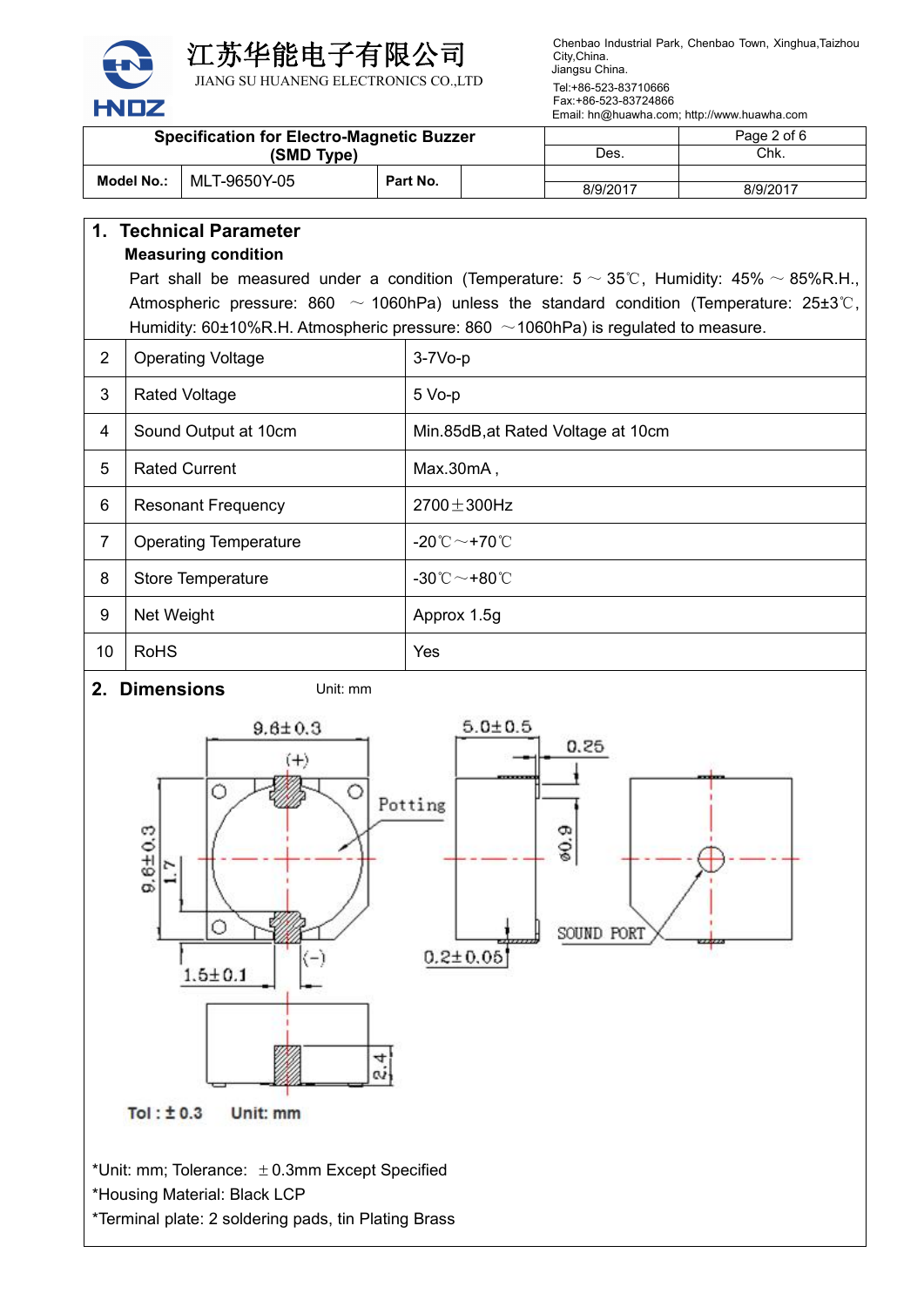

Chenbao Industrial Park, Chenbao Town, Xinghua,Taizhou City,China. Jiangsu China.

Tel:+86-523-83710666 Fax:+86-523-83724866 Email: hn@huawha.com; http://www.huawha.com

| <b>Specification for Electro-Magnetic Buzzer</b><br>(SMD Type) |  |          |      | Page 3 of 6 |          |
|----------------------------------------------------------------|--|----------|------|-------------|----------|
|                                                                |  |          | Des. | Chk.        |          |
| MLT-9650Y-05<br>Model No.:                                     |  | Part No. |      |             |          |
|                                                                |  |          |      | 8/9/2017    | 8/9/2017 |

# **3. Electrical And Acoustical Measuring Condition**

# **Recommended setting**



# **4. Frequency Response**

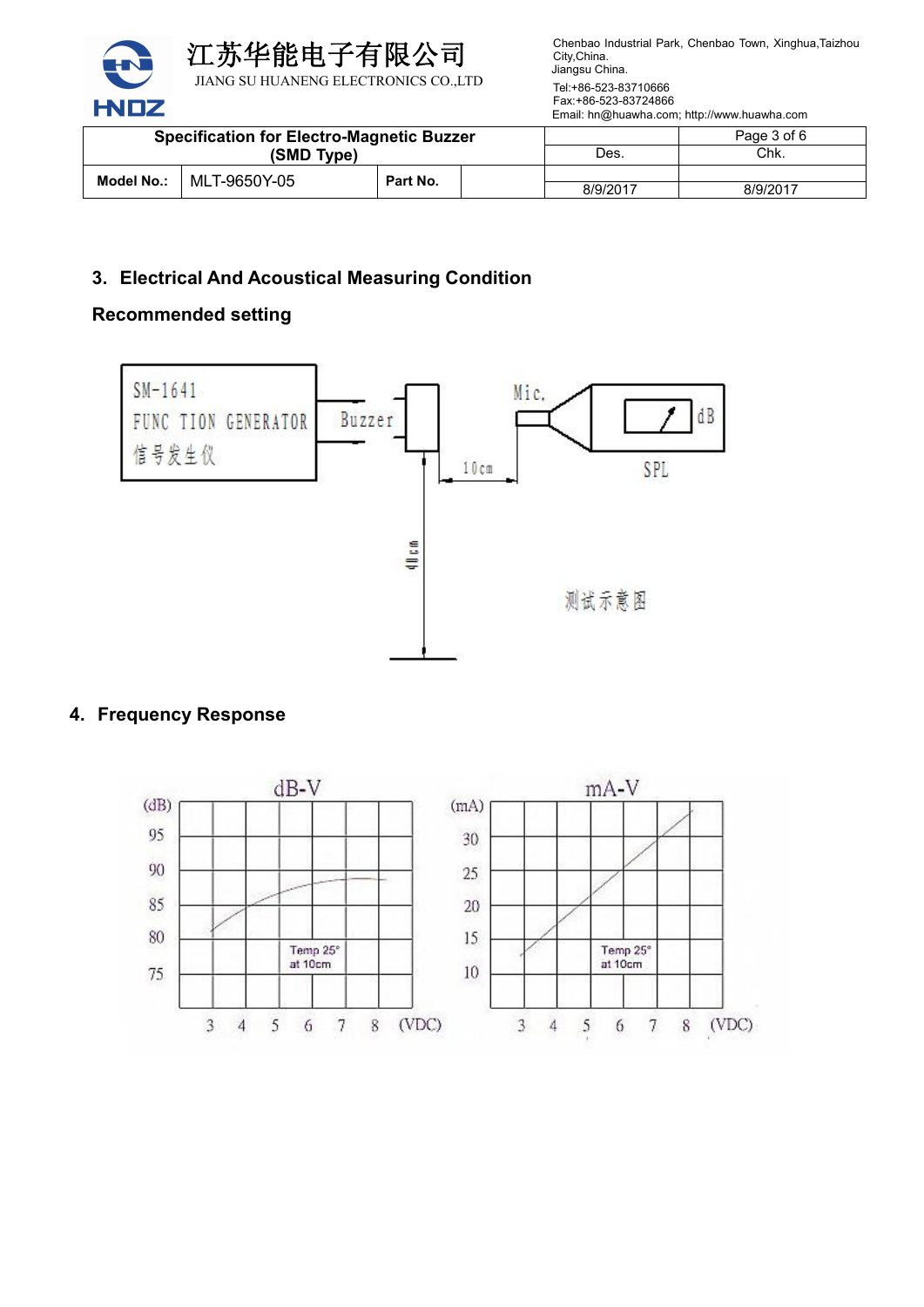

Chenbao Industrial Park, Chenbao Town, Xinghua,Taizhou City,China. Jiangsu China.

Tel:+86-523-83710666 Fax:+86-523-83724866 Email: hn@huawha.com; http://www.huawha.com

| <b>Specification for Electro-Magnetic Buzzer</b><br>(SMD Type) |              |          |      | Page 4 of 6 |          |
|----------------------------------------------------------------|--------------|----------|------|-------------|----------|
|                                                                |              |          | Des. | Chk.        |          |
| <b>Model No.:</b>                                              | MLT-9650Y-05 | Part No. |      |             |          |
|                                                                |              |          |      | 8/9/2017    | 8/9/2017 |

# **5. Surface mounting condition**

5.1 Reflow soldering

Recommendable reflow soldering condition is as follows.



**Note:** (1) In automated mounting of the SMD sound transducers on PCB, any bending, expanding and pulling forces or shocks against the SMD sound transducers shall be kept minimum to prevent them from electrical failures and mechanical damages of the devices. (2) In the reflow soldering, too high soldering temperatures and too large temperature Gradient such as rapid heating or cooling may cause electrical failures and mechanical damages of the devices.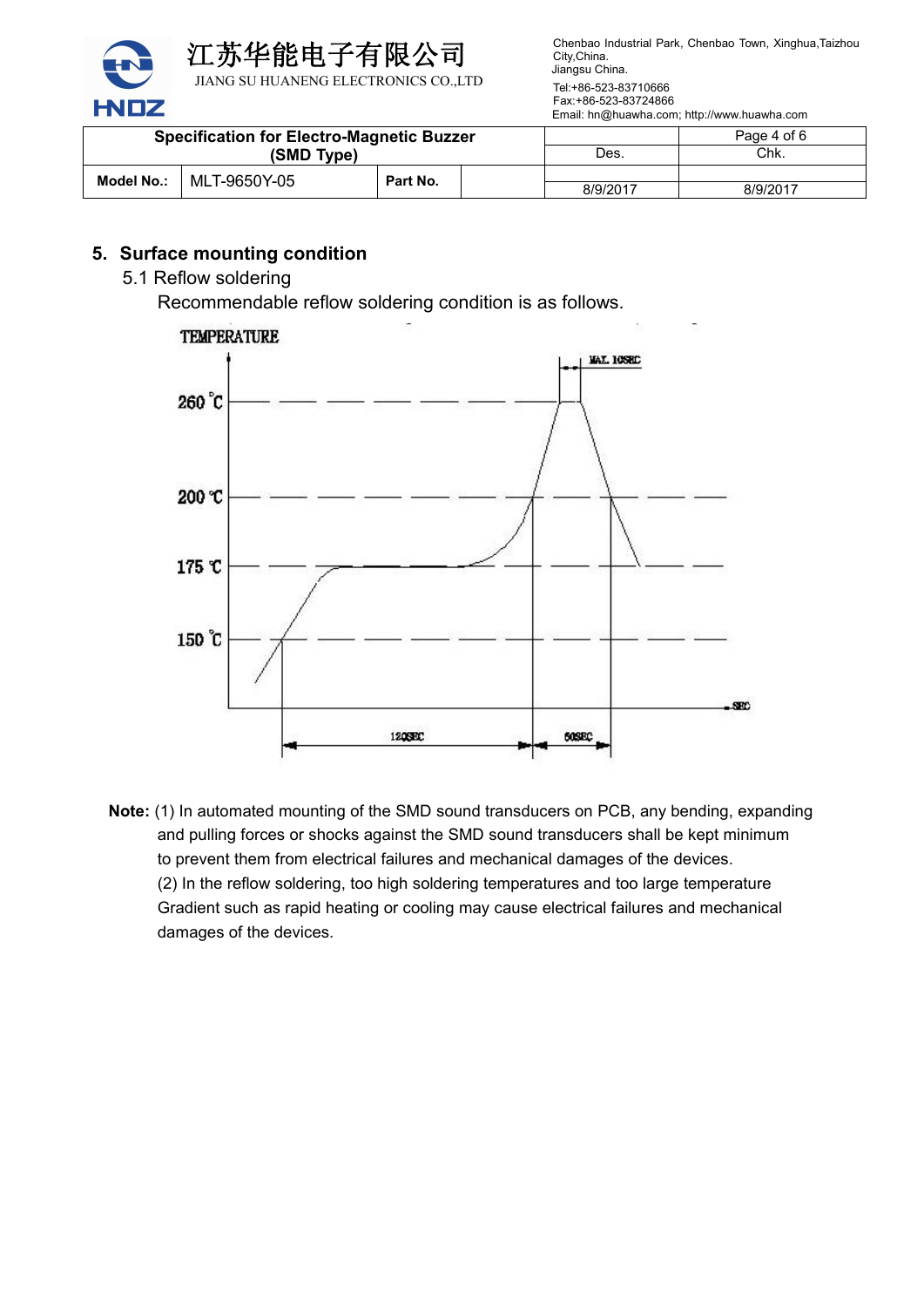

江苏华能电子有限公司

JIANG SU HUANENG ELECTRONICS CO.,LTD

Chenbao Industrial Park, Chenbao Town, Xinghua,Taizhou City,China. Jiangsu China.

Tel:+86-523-83710666 Fax:+86-523-83724866 Email: hn@huawha.com; http://www.huawha.com

| <b>Specification for Electro-Magnetic Buzzer</b><br>(SMD Type) |              |          | Des. | Page 5 of 6<br>Chk. |          |
|----------------------------------------------------------------|--------------|----------|------|---------------------|----------|
| <b>Model No.:</b>                                              | MLT-9650Y-05 | Part No. |      | 8/9/2017            | 8/9/2017 |

# **6. Reliability Test**

After any following tests the part shall meet specifications without any degradation in appearance and performance except SPL. SPL shall not deviate more than -10 dB from the initial value

## **6.1 Ordinary Temperature Life Test**

The part shall be subjected to 96 hours at  $25±10°C$ . Input rated voltage Resonant frequency, 1/2 duty Square wave.

### **6.2 High Temperature Test**

The part shall be capable of with standing a storage temperature of +80℃ for 96 hours.

#### **6.3 Low Temperature Test**

The part shall be capable of with standing a storage temperature of  $-30^{\circ}$  for 96 hours.

#### **6.4Humidity Test**

Temperature:+40℃±3℃ Relative Humidity:90%~95% Duration: 48 hours and expose to room temperature for 6 hours

#### **6.5Temperature Shock Test**

Temperature:60℃ /1hour→ 25℃/3hours→-20℃/1hour→ 25℃/3hours (1cycle) Total cycle: 10 cycles

#### **6.6Drop Test**

Standard Packaging From 75cm(Drop on hard wood or board of 5cm thick, three sides, six plain.)

#### **6.7Vibration Test**

Vibration:1000cycles /min. Amplitude:1.5mm, Duration: 1 hour in each 3 axes

# **6.8Reflow Test**

Use recommendable reflow soldering condition (as shown in 5.1)

(1) No abnormality should be found after reflow

(2) Good soldering to meet soldering requirements

#### **Note:**

As this product is not protected from foreign material entering, please make sure that any foreign materials (e.g. magnetic powder, washing solvent, flux, corrosive gas) do not enter this product in your production processes. The functional degradation (e.g. SPL down) may occur if foreign material enter it.